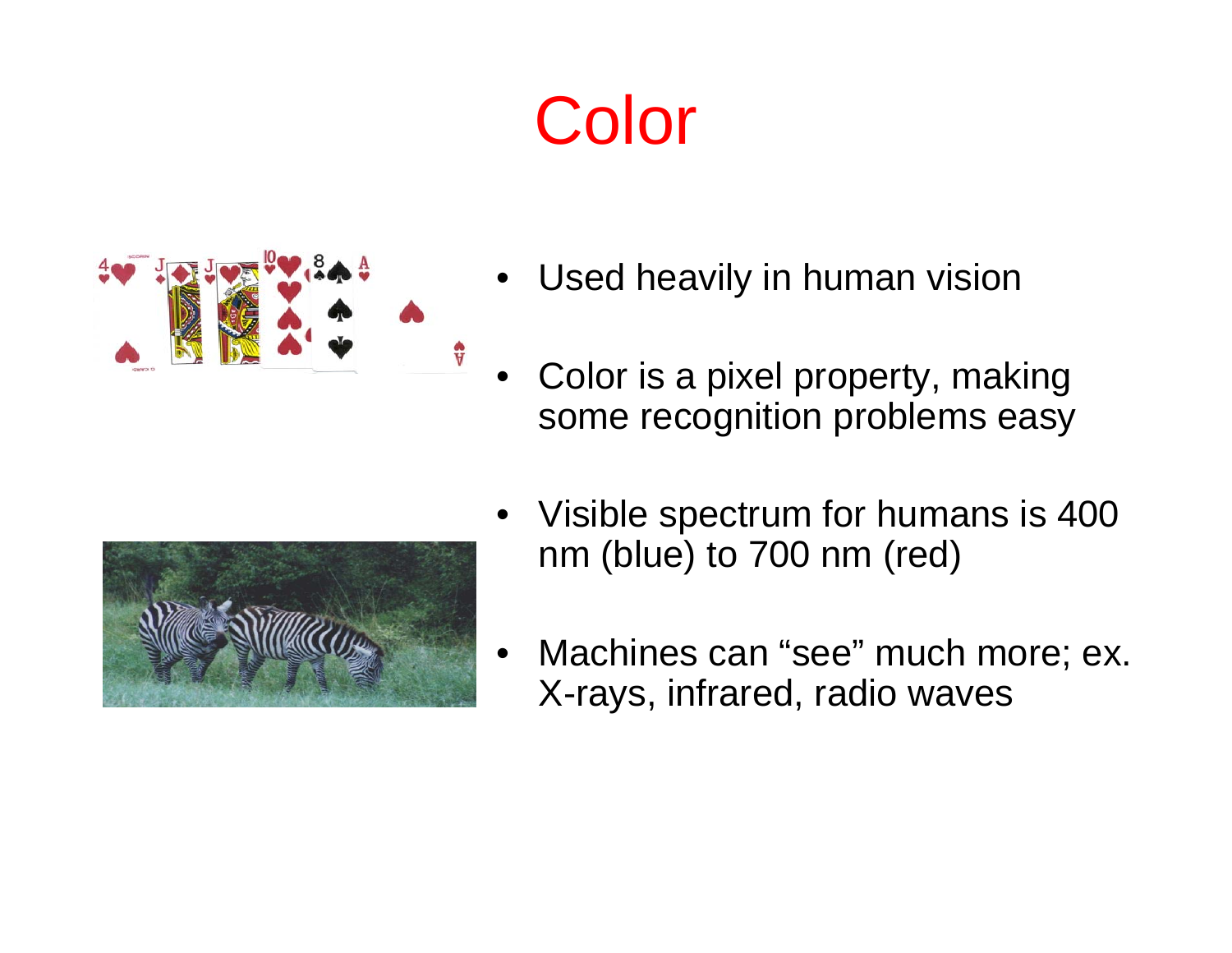# Coding methods for humans

• **RGB** is an additive system (add colors to black) used for displays.

• **CMY** is a subtractive system for printing.

• **HSI** is a good perceptual space for art, psychology, and recognition.

• **YIQ** used for TV is good for compression.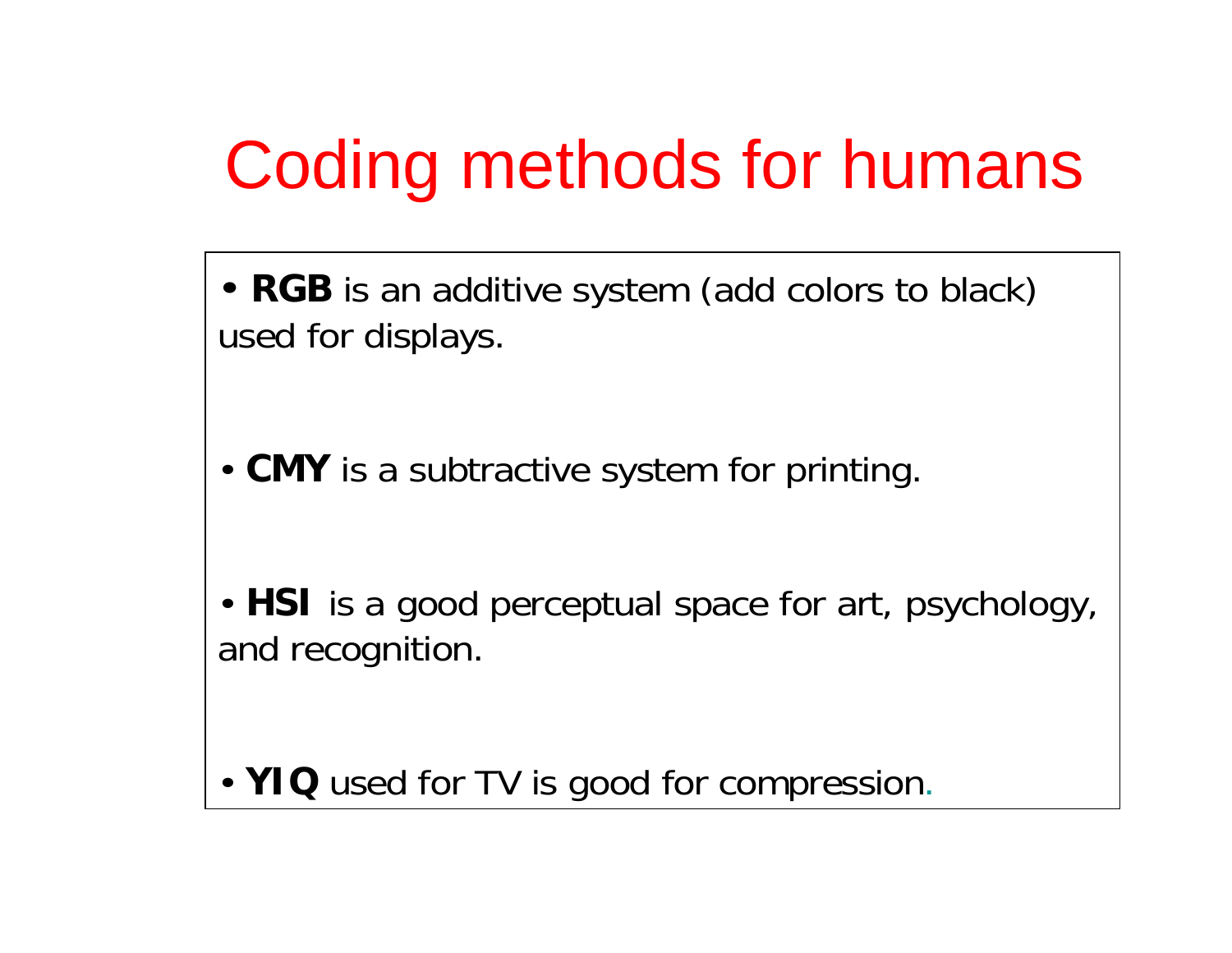# RGB color cube



• R, G, B values normalized to (0, 1) interval

• humanperceives gray for triples on the diagonal

• "Pure colors" on corners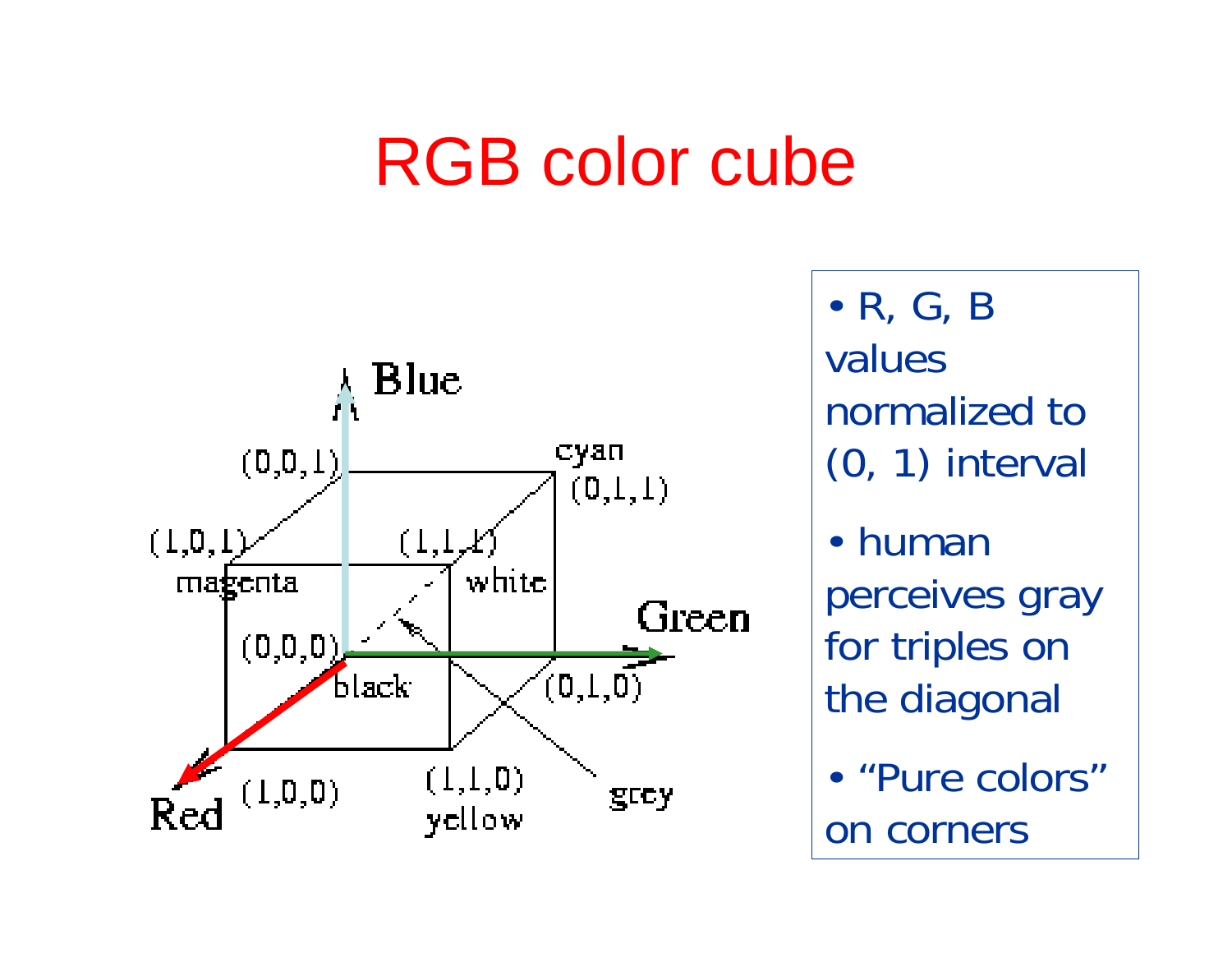# Color palette and normalized RGB

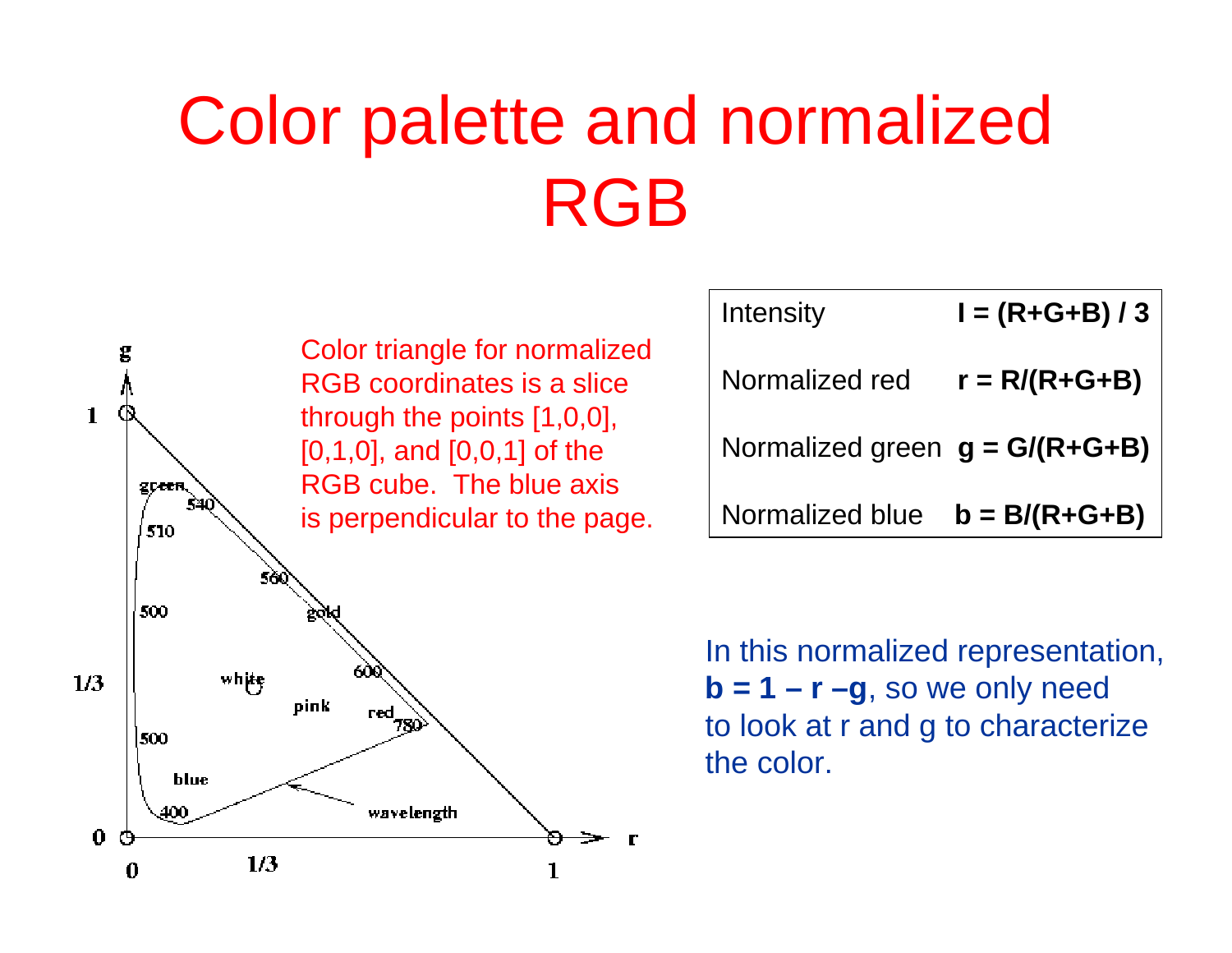# Color hexagon for HSI (HSV)

- Hue is encoded as an angle (0 to  $2\pi$ ).
- Saturation is the distance to the vertical axis (0 to 1).
- Intensity is the height along the vertical axis (0 to 1).

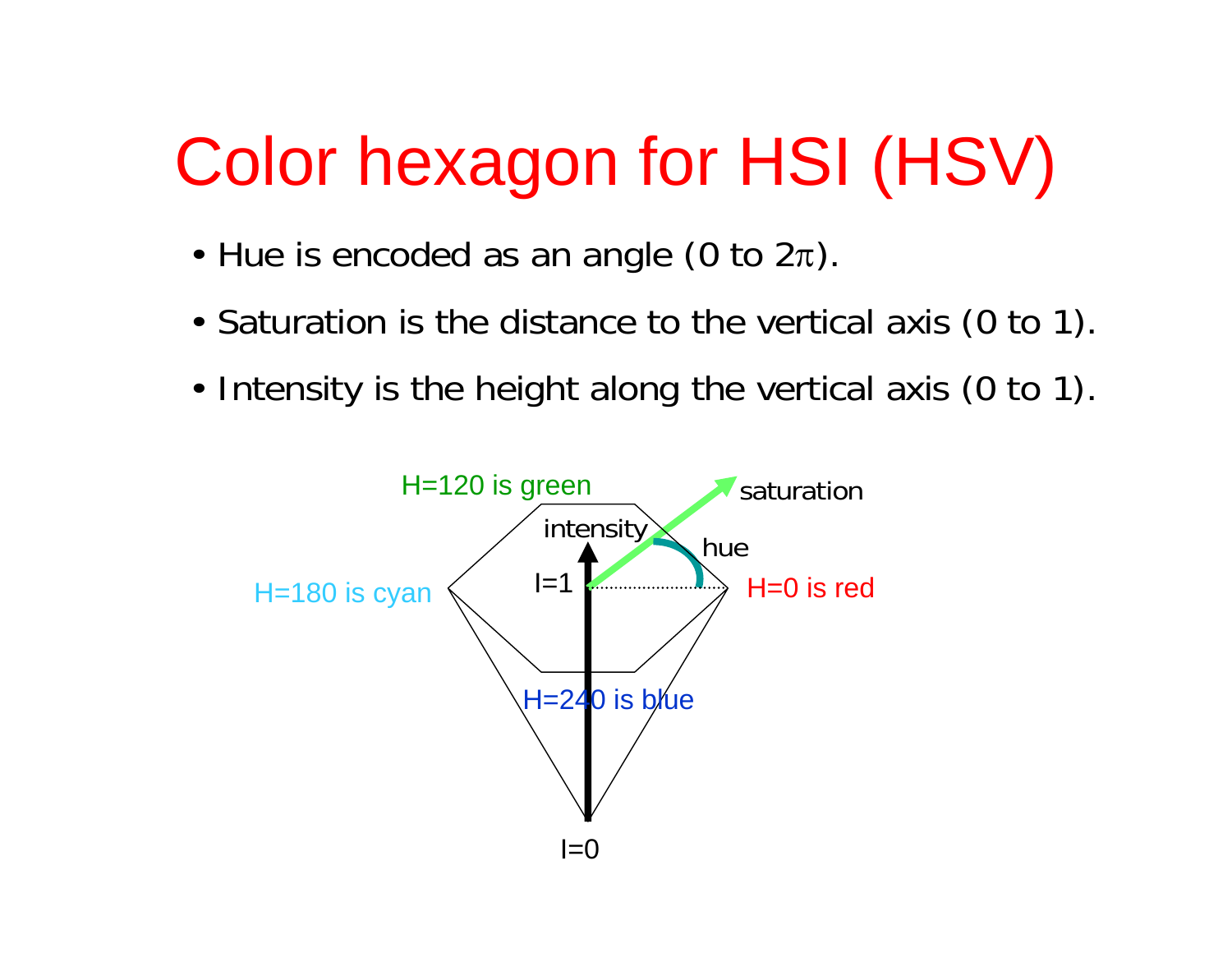# Editing saturation of colors



(Left) Image of food originating from a digital camera; (center) saturation value of each pixel decreased 20%; (right) saturation value of each pixel increased 40%.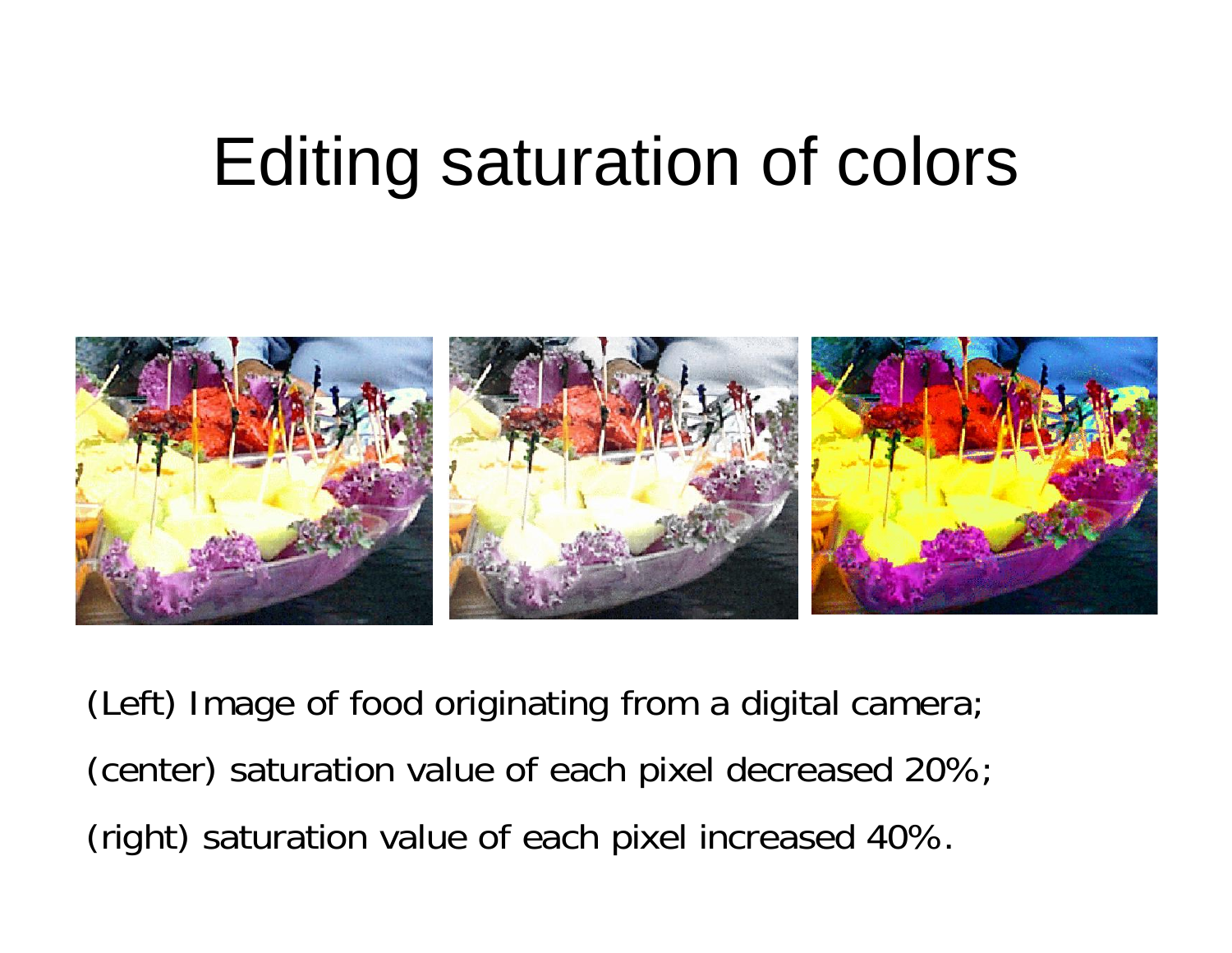# YIQ and YUV for TV signals

- Have better compression properties
- Luminance Y encoded using more bits than chrominance values I and Q; humans more sensitive to Y than I,Q
- Luminance used by black/white TVs
- All 3 values used by color TVs
- YUV encoding used in some digital video and JPEG and MPEG compression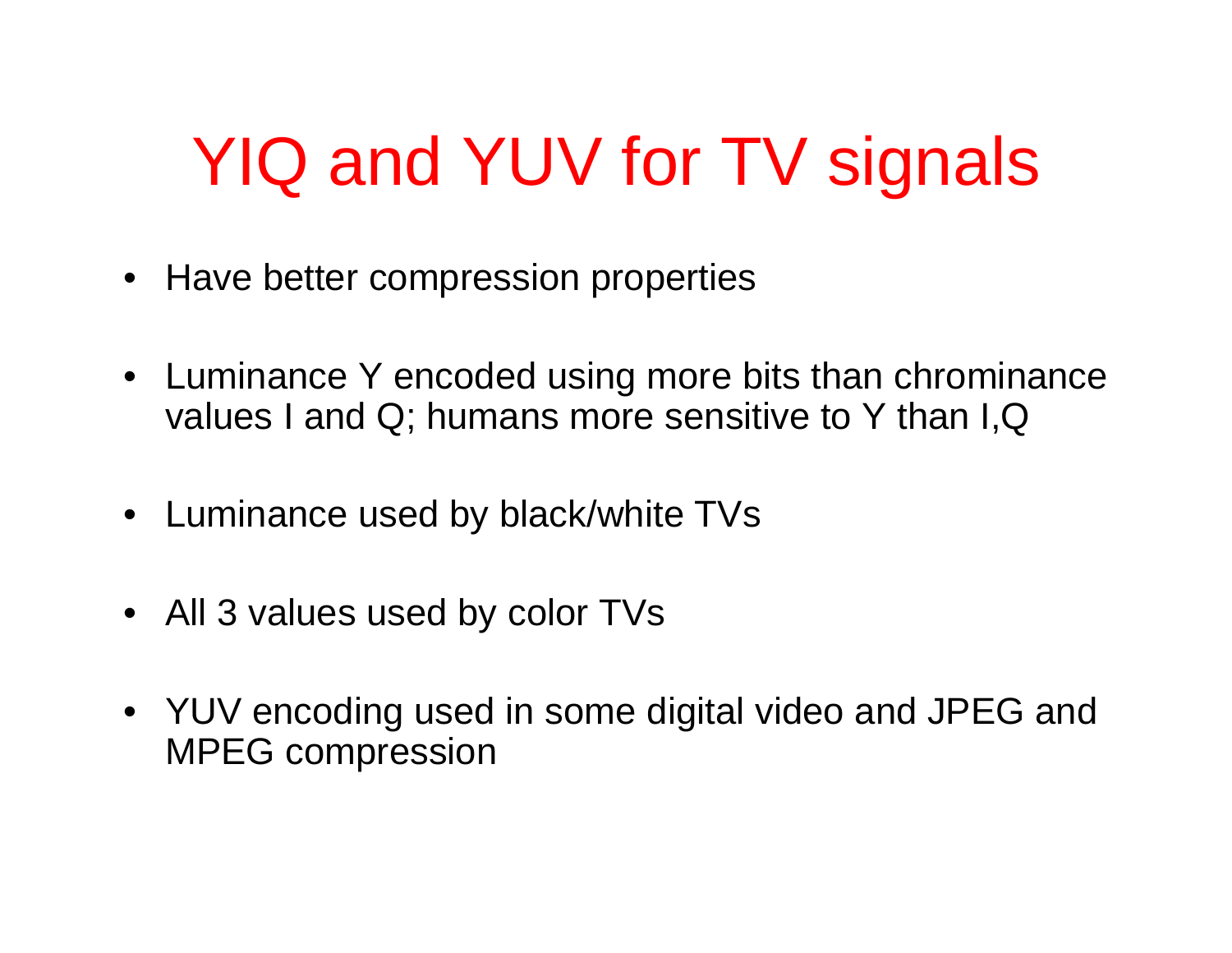# Conversion from RGB to YIQ

An approximate linear transformation from RGB to YIQ:

 $luminance$   $Y = 0.30R + 0.59G + 0.11B$  $R-cyan$   $I = 0.60R - 0.28G - 0.32B$  $magenta - green$   $Q = 0.21R - 0.52G + 0.31B$ 

We often use this for color to gray-tone conversion.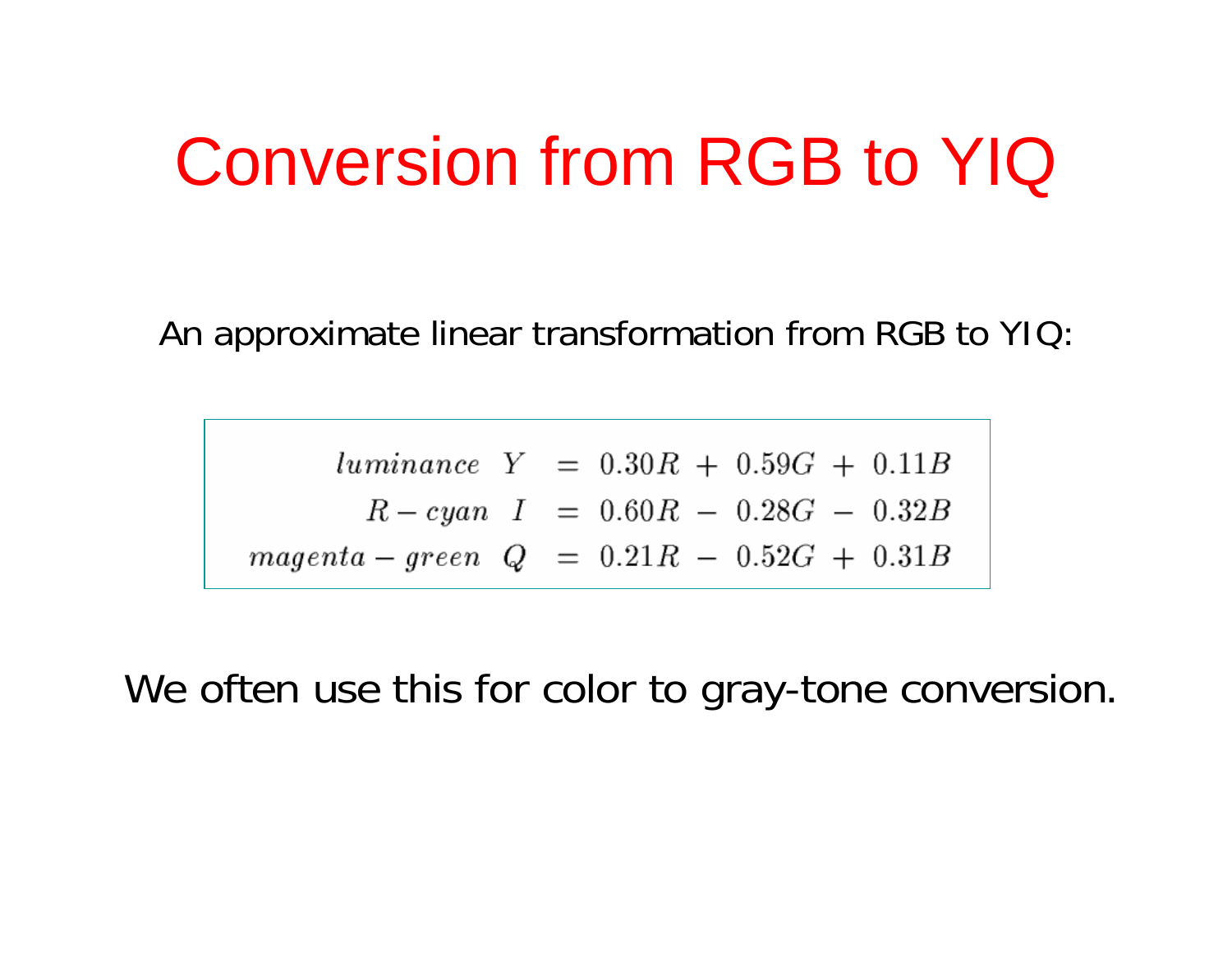CIE, the color system we've been using in recent object recognition work

• Commission Internationale de l'Eclairage this commission determines standards for color and lighting. It developed the Norm Color system (X,Y,Z) and the Lab Color System (also called the CIELAB Color System).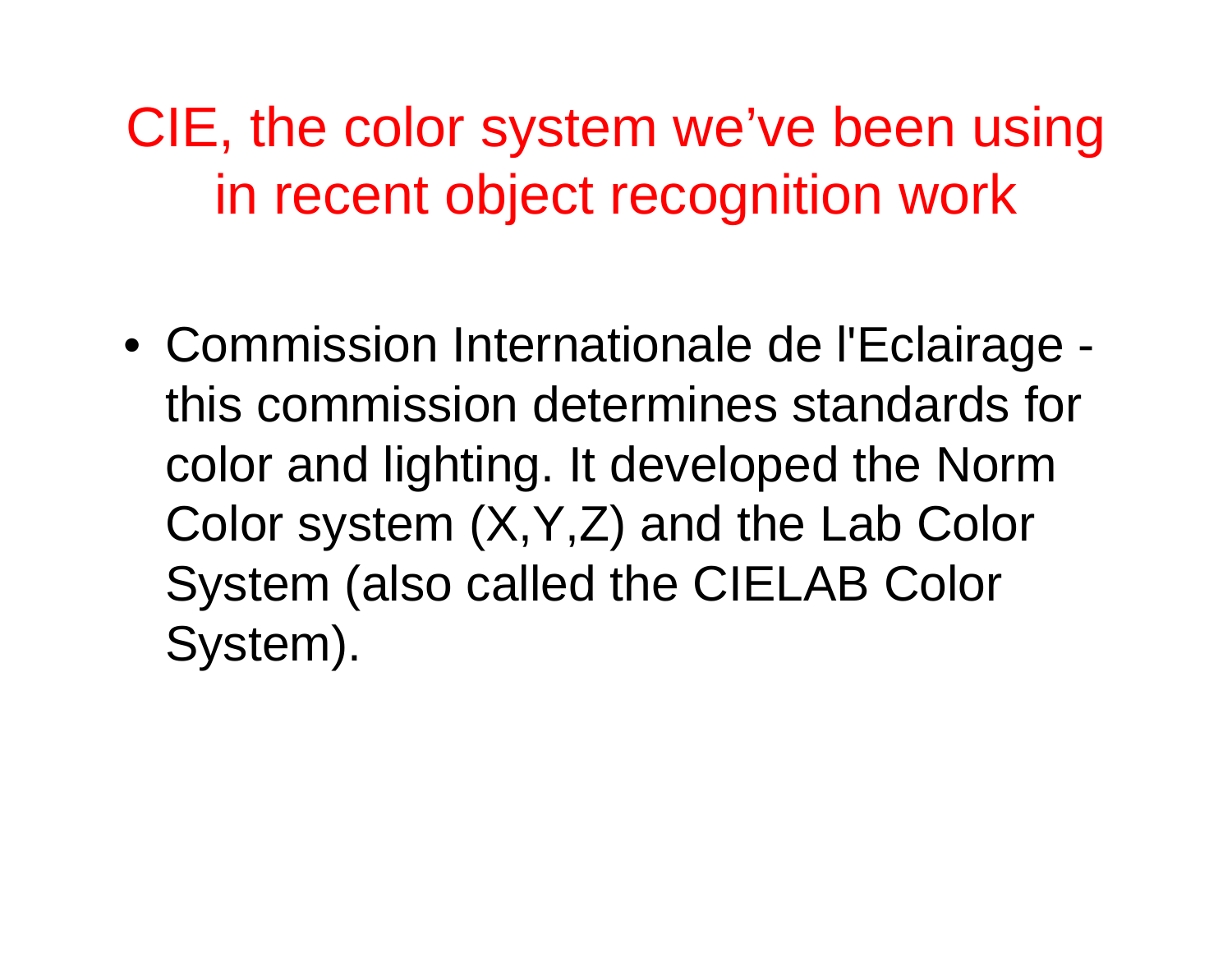# CIELAB, Lab, L\*a\*b

- •One luminance channel (L) and two color channels (a and b).
- • In this model, the color differences which you perceive correspond to Euclidian distances in CIELab.
- •The a axis extends from green  $(-a)$  to red  $(+a)$  and the b axis from blue (-b) to yellow (+b). The brightness (L) increases from the bottom to the top of the three-dimensional model.

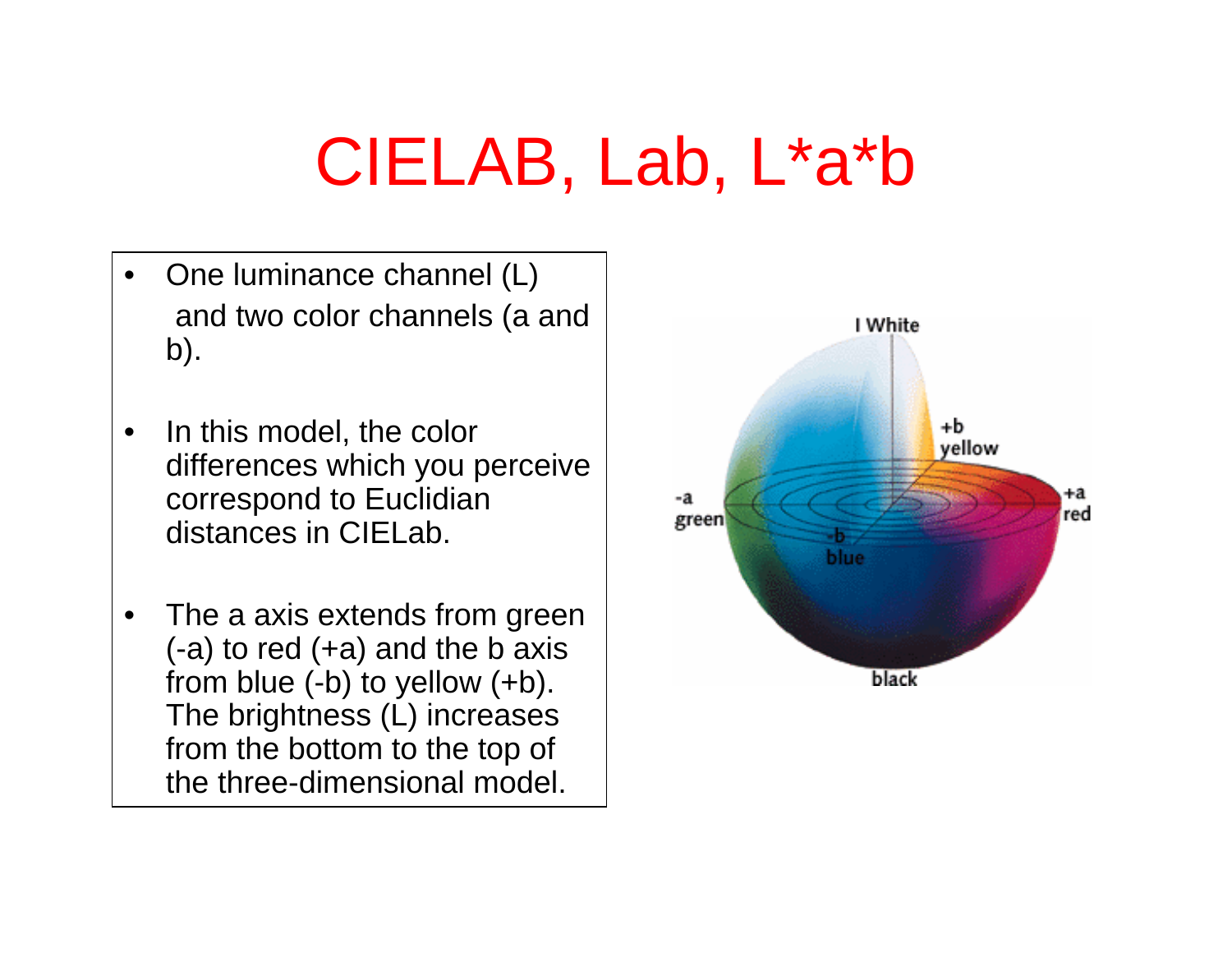Colors can be used for image segmentation into regions

- Can cluster on color values and pixel locations
- Can use connected components and an approximate color criteria to find regions
- Can train an algorithm to look for certain colored regions – for example, skin color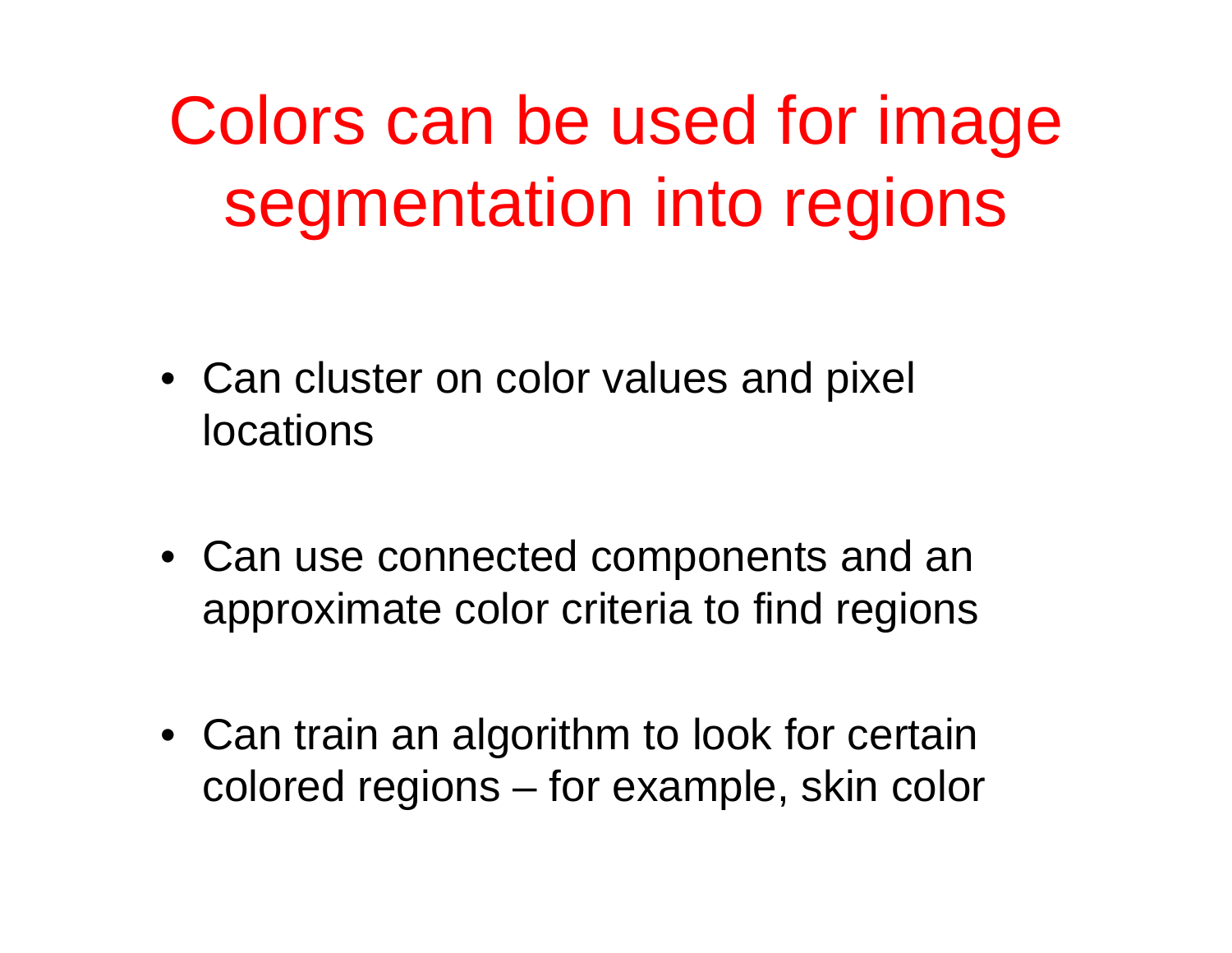### Color Clustering by K-means Algorithm Use for HW 1

Form K-means clusters from a set of n-dimensional vectors

- 1. Set ic (iteration c ount) to 1
- 2. Choose randomly a set of K means m1(1), …, mK(1).
- 3. For each vector xi, compute  $D(xi,mk(ic))$ ,  $k=1,...K$ and assign xi to the cluster Cj with nearest mean.
- 4. Increment ic by 1, update the means to get m1(ic),…,mK(ic).
- 5. Repeat steps 3 and 4 until  $Ck(ic) = Ck(ic+1)$  for all k.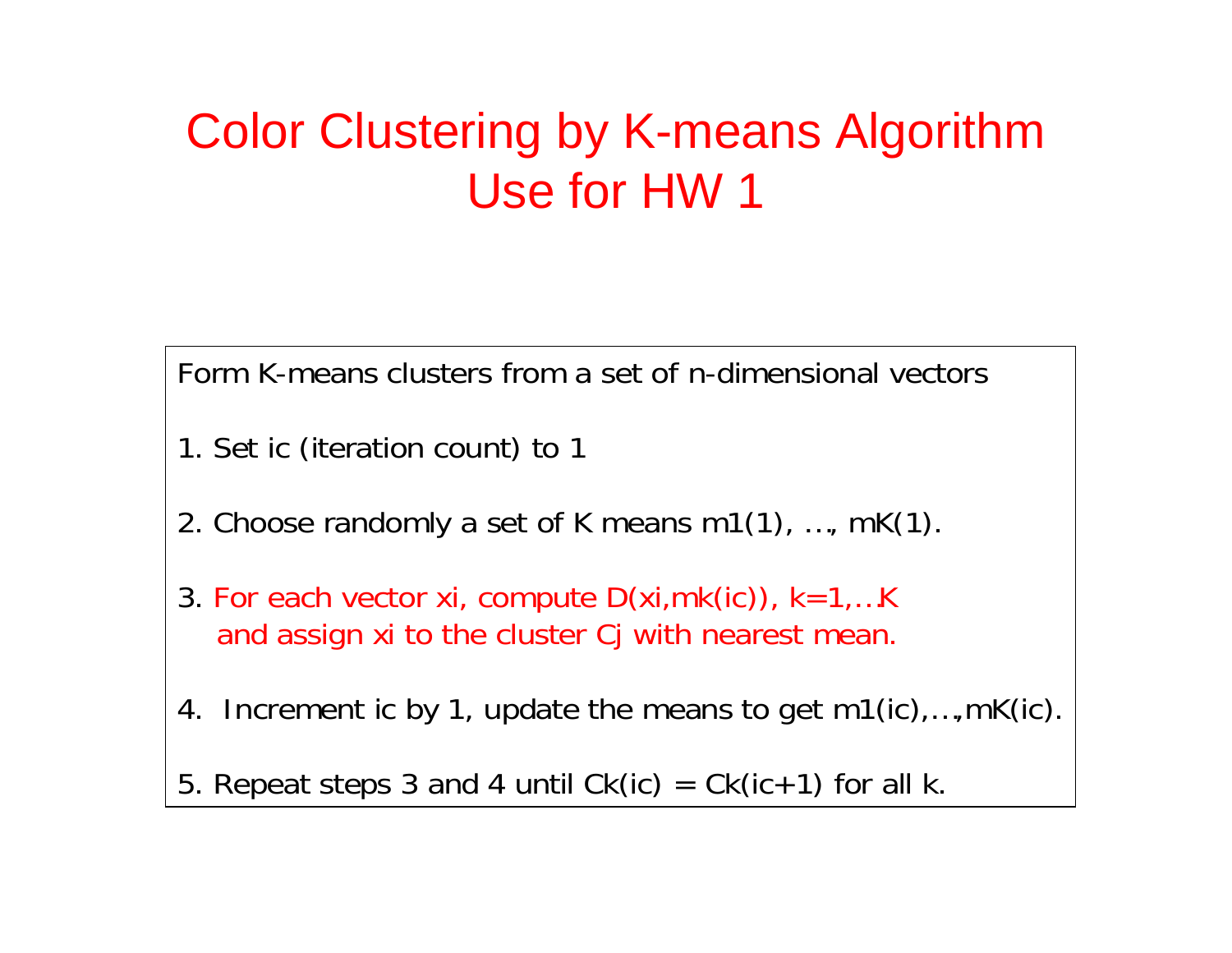# K-means Clustering Example



#### Original RGB Image



#### Color Clusters by K-Means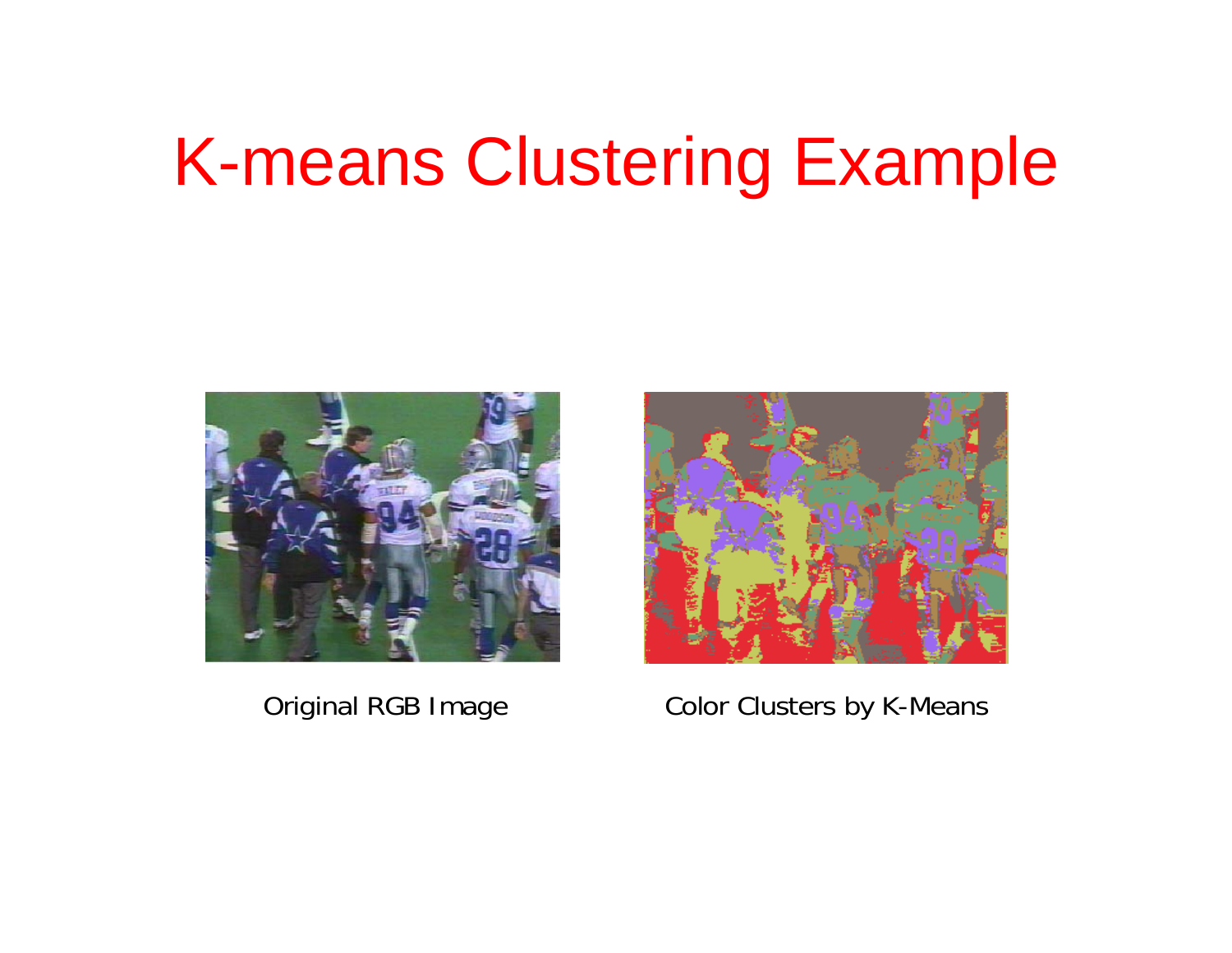# Color histograms can represent an image

• Histogram is fast and easy to compute.

• Size can easily be normalized so that different image histograms can be compared.

• Can match color histograms for database query or classification.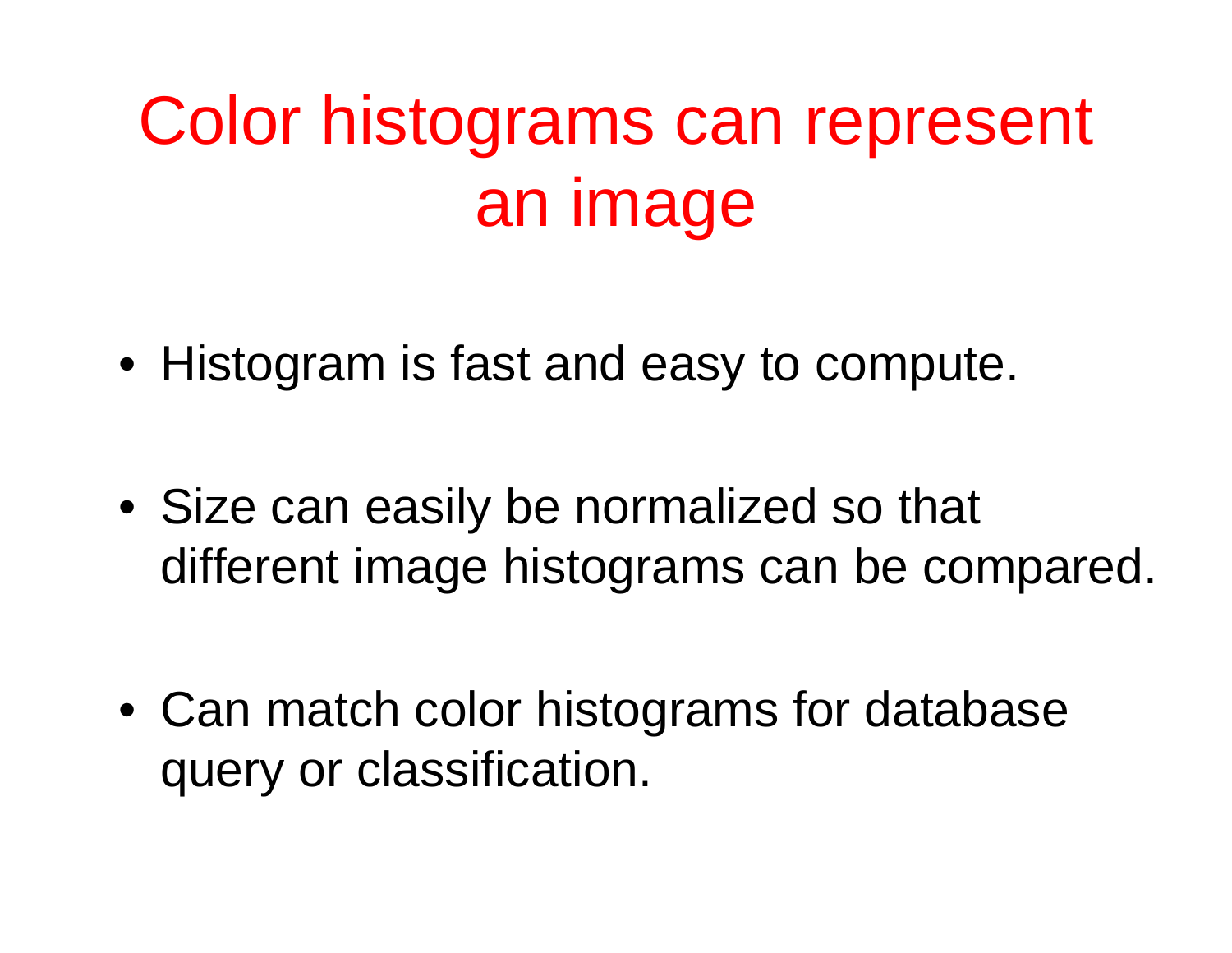## Histograms of two color images







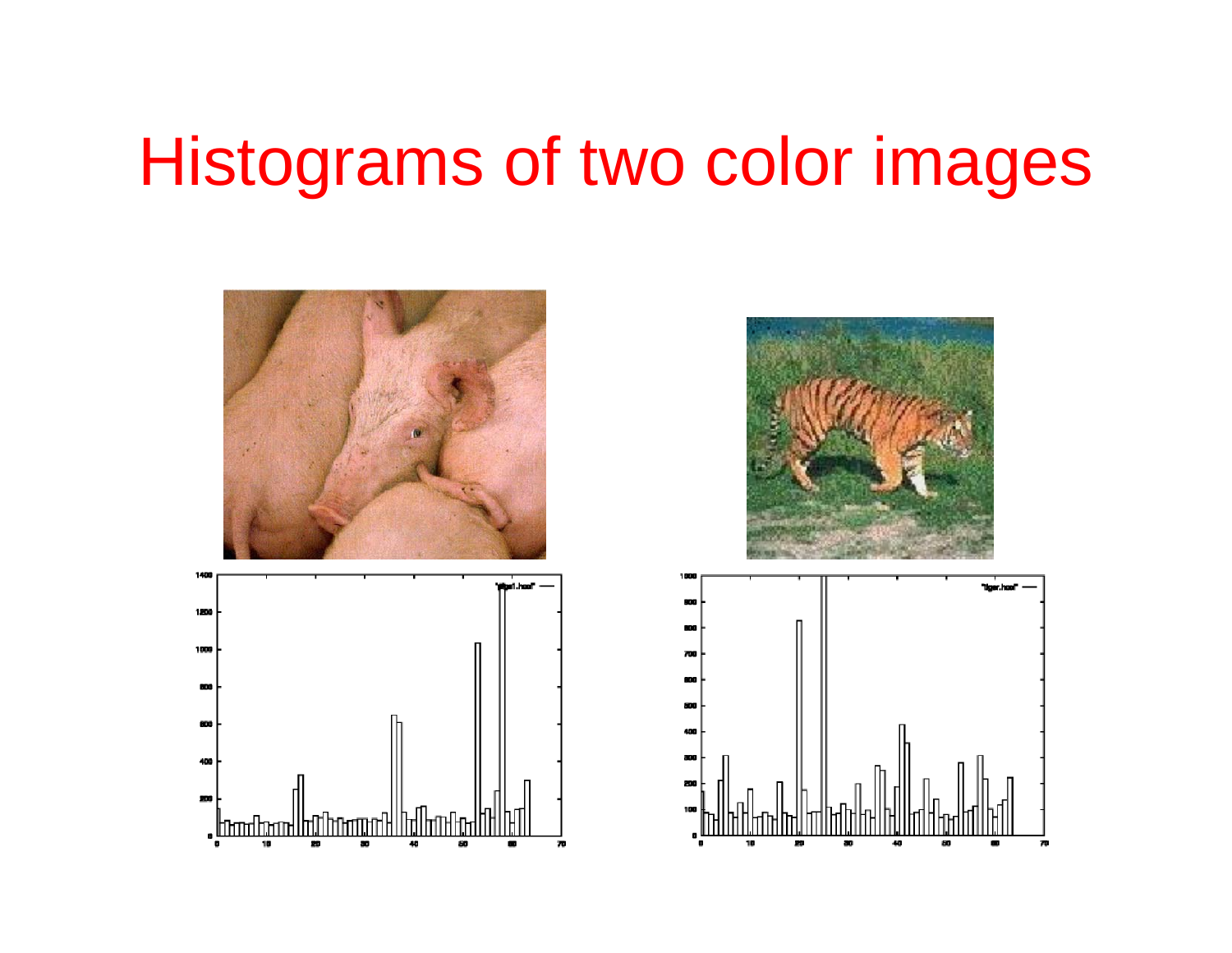# How to make a color histogram

- •Make a single 3D histogram.
- •Make 3 histograms and concatenate them
- Create a single pseudo color between 0 and 255 by using 3 bits of R, 3 bits of G and 2 bits of B (which bits?)
- •Use normalized color space and 2D histograms.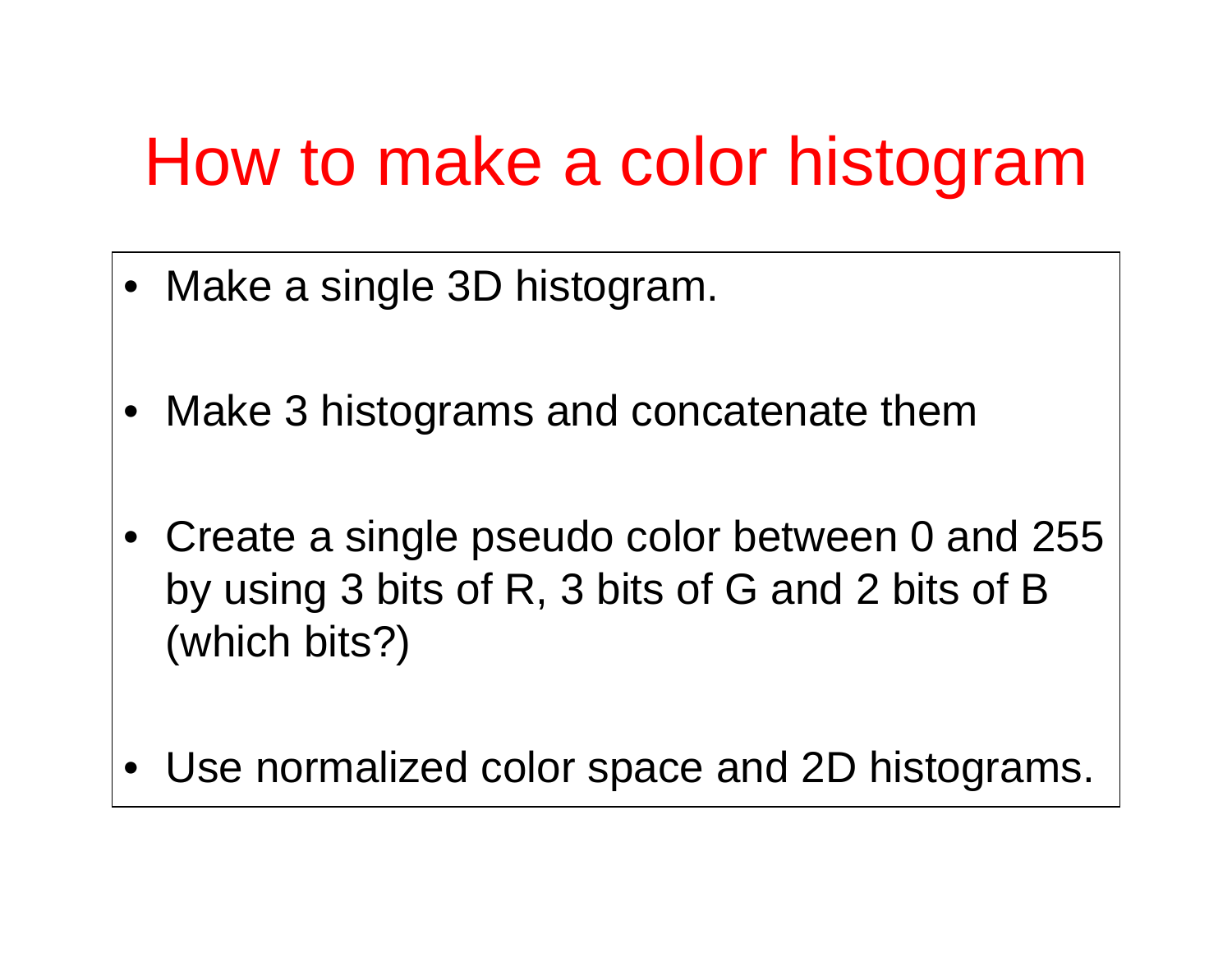# Apples versus Oranges



Separate HSI histograms for apples (left) and oranges (right) used by IBM's VeggieVision for recognizing produce at the grocery store checkout station (see Ch 16).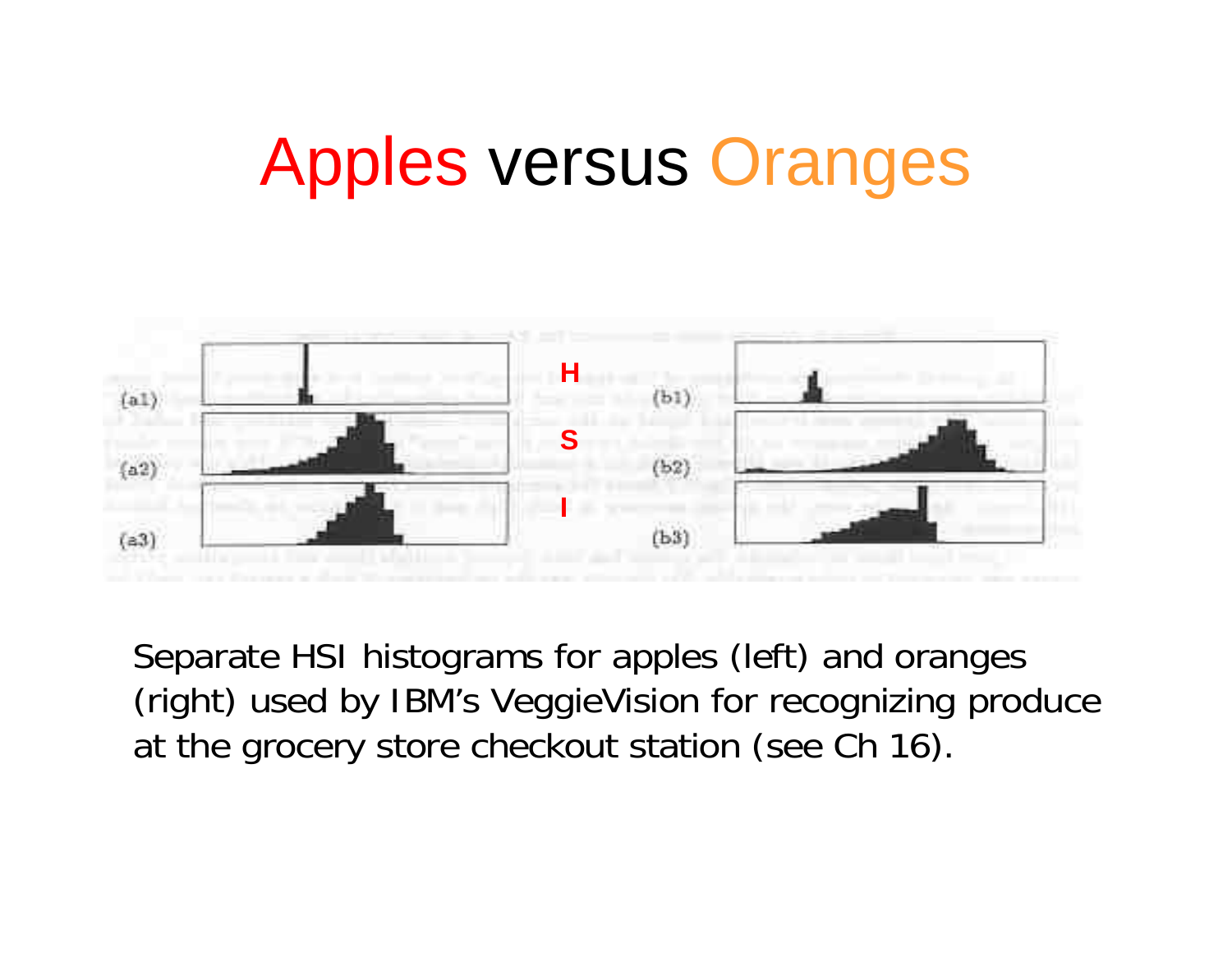### Skin color in RGB space (shown as normalized red vs normalized green)



Purple region shows skin color samples from several people. Blue and yellow regions show skin in shadow or behind a beard.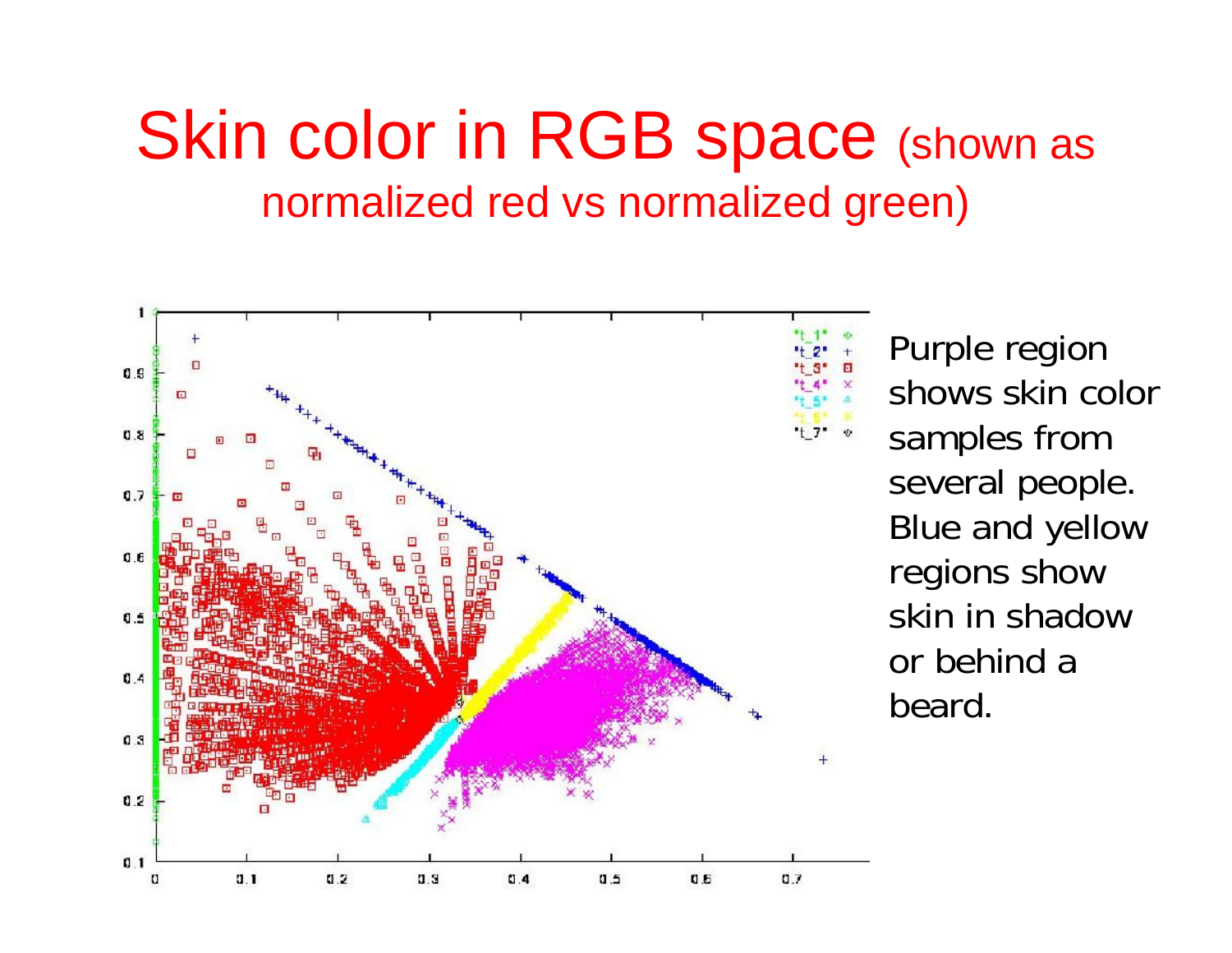# Finding a face in video frame



- (left) input video frame
- (center) pixels classified according to RGB space
- (right) largest connected component with aspect similar to a face (all work contributed by Vera Bakic)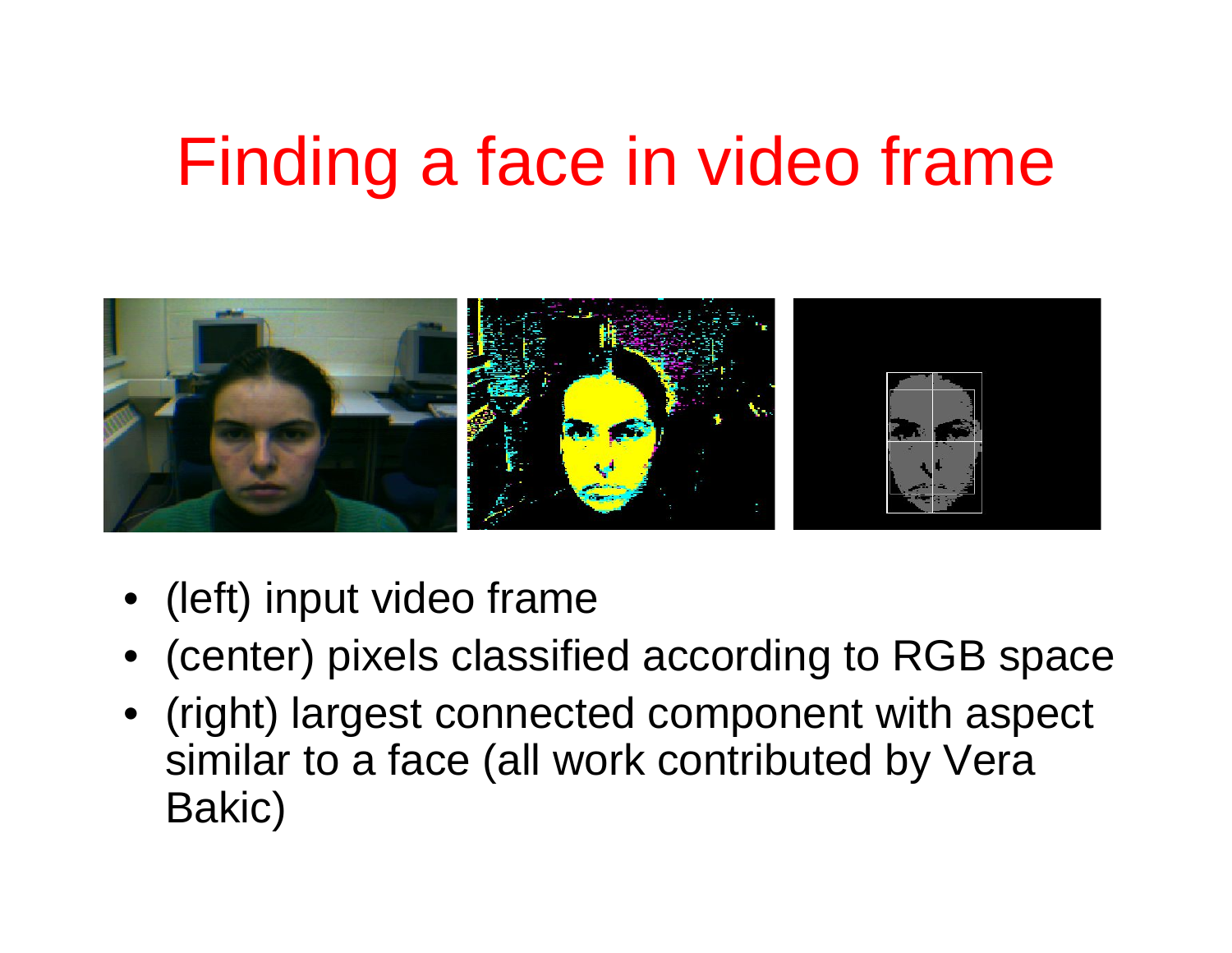Swain and Ballard's Histogram Matching for Color Object Recognition (IJCV Vol 7, No. 1, 1991)

Opponent Encoding:

$$
\begin{vmatrix}\n\cdot & \text{wb} = R + G + B \\
\cdot & \text{rg} = R - G \\
\cdot & \text{by} = 2B - R - G\n\end{vmatrix}
$$

Histograms:  $8 \times 16 \times 16 = 2048$  bins

Intersection of image histogram and model histogram:

 ${\sf intersection}({\sf h}({\sf l}), {\sf h}({\sf M})) = \sum {\sf min}\{{\sf h}({\sf l}){\sf [j]}, {\sf h}({\sf M}){\sf [j]}\}$  $i=1$ numbins

Match score is the normalized intersection:

 $\mathsf{match}(\mathsf{h}(\mathsf{I}), \mathsf{h}(\mathsf{M})) \ = \ \mathsf{intersection}(\mathsf{h}(\mathsf{I}), \mathsf{h}(\mathsf{M})) \ / \sum\limits_{\mathsf{j} = 1} \mathsf{h}(\mathsf{M})[\mathsf{j}]$ numbins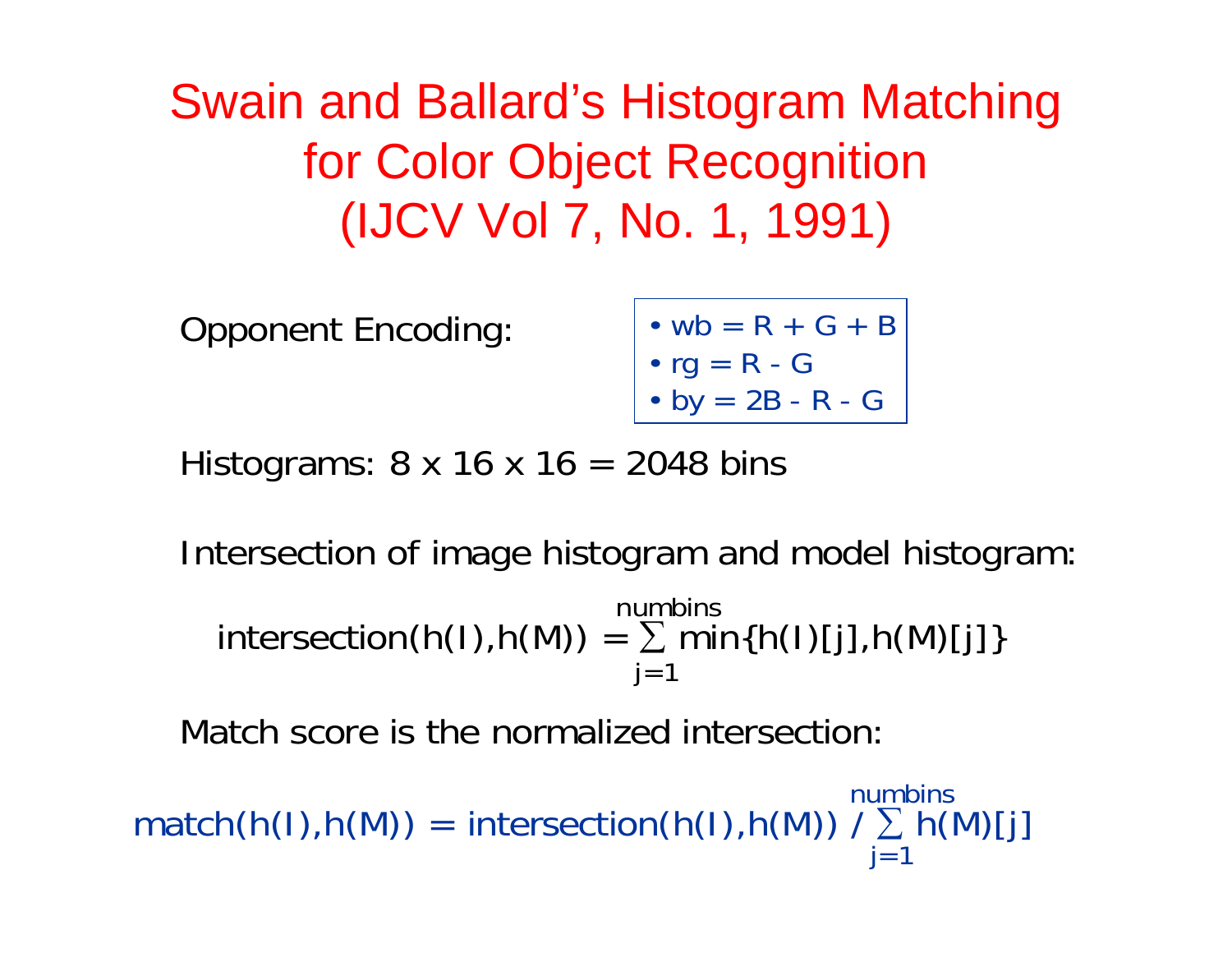### (from Swain and Ballard)



### cereal box image 3D color histogram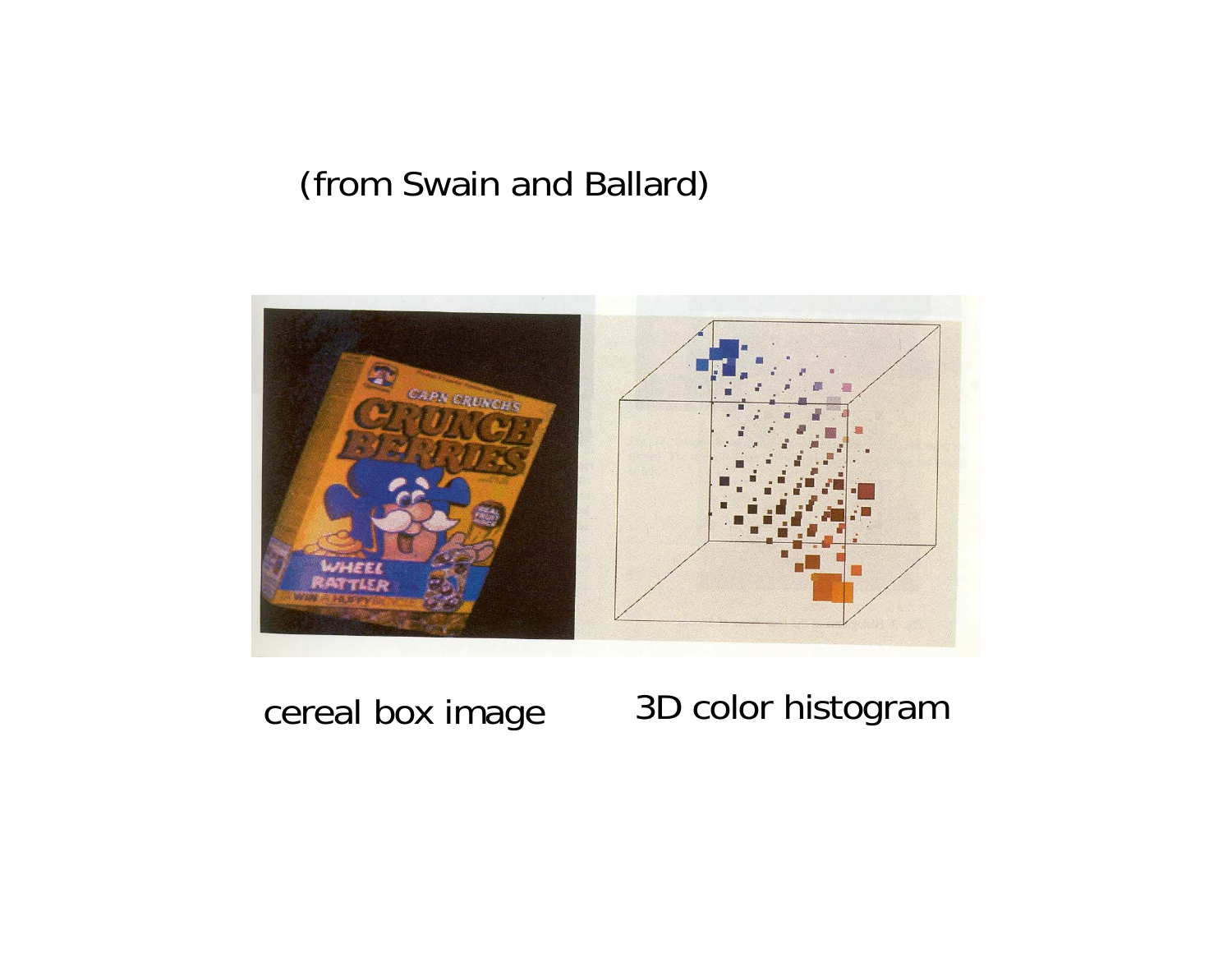



### Four views of Snoopy Histograms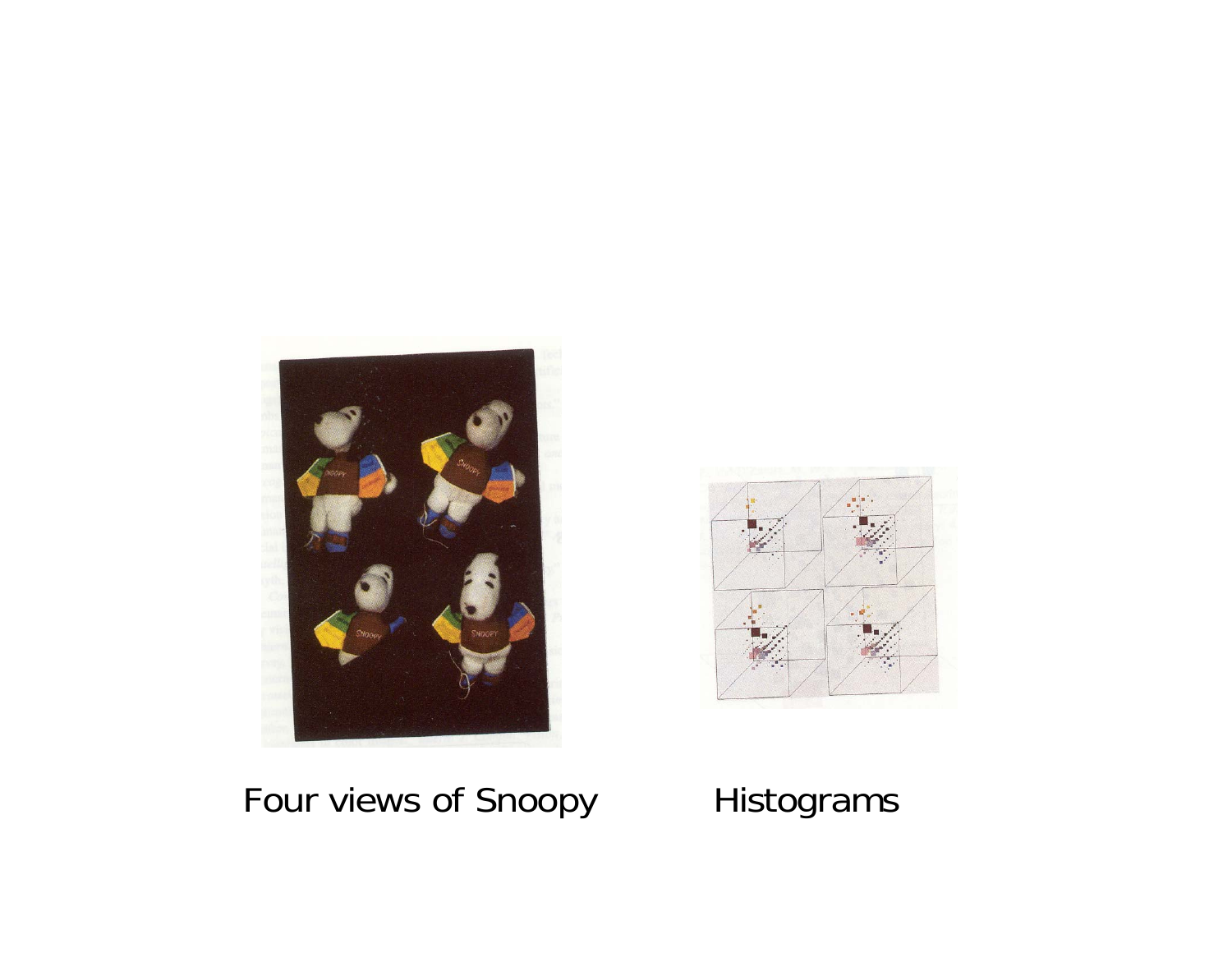



### The 66 models objects Some test objects